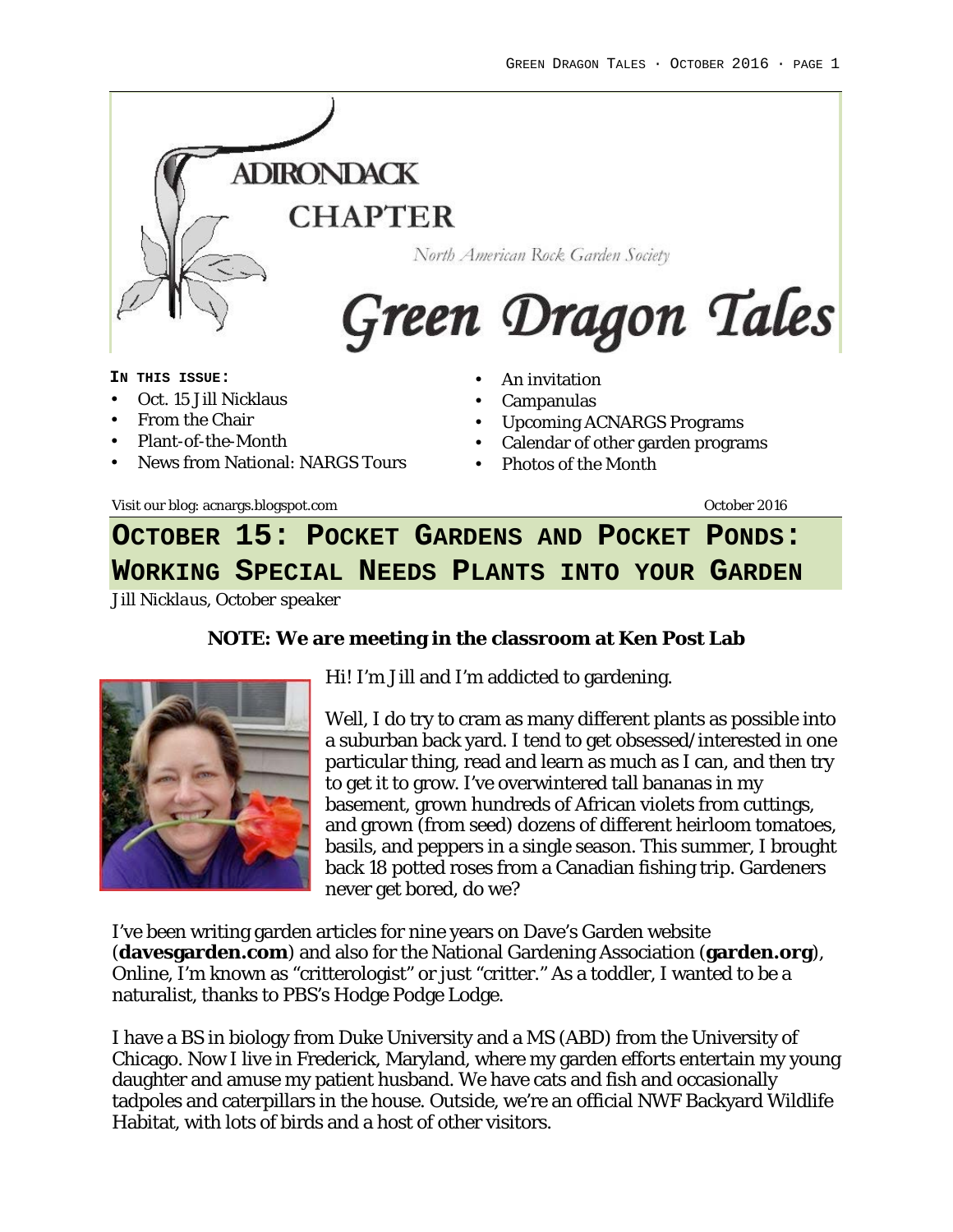I'm looking forward to meeting all of you and telling you more of what I've learned in my garden, specifically **"Pocket Gardens and Pocket Ponds: Working "special needs" plants into your garden-scape."**

**Our meeting will be held** in the classroom at Ken Post Lab on Post Circle off Tower Road **(Map Ken Post Lab)**, Cornell University – where we have met before. Free parking is either behind Ken Post (limited) or in the Peterson lot across the street on the corner of Tower and Judd Falls Roads. Bag lunch and socializing at noon. Program begins at 1:00 pm and there is plant-of-the-month for members.

# **FROM THE CHAIR**

*John Gilrein, ACNARGS Chair*

Fine summer weather lasted this year all the way to the last day of summer – a little reward for a summer drought? Over the years I have read many times about a dearth of flowers at the end of summer, or gardens having a lack of interest late in the season. Sure, some plants will be tired after a long, dry summer but with all the plants currently available, a gardener can keep the garden interesting, especially with attractive foliage and texture. It's a good time to see how your garden is doing in early autumn, and assess what you want to remove, what to plant, and what to prune in order to keep the garden in a condition with which you, the gardener, are content.

I have not always been aggressive enough at editing my garden, but I'm editing more aggressively than I did in the past, and editing is critical as gardens change over time. Now that it is cooler and moister, it's a good time to plant trees and shrubs. For fall planting, one is not a slave to the hose and watering can like summer plantings.

Here are some plants with late season flowers and/or fruit and their season of interest:

*Lobelia syphilitica*, blue lobelia – August/early September *Lobelia cardinalis*, cardinal flower – August/early September *Caryopteris x clandonensis*, blue mist shrub – August/September

Callicarpa, beautyberry – September/October *Heuchera villosa*, hairy alum root - September Solidago, goldenrod – late August/September (cultivar 'Little Lemon' is not invasive) *Hosta lancifolia*, lance leaved hosta - September *Hosta plantaginea*, August Lily - September *Aster tataricus* 'Jindai', tatarian aster – October *Cyclamen hederifolium* – September/October

I will sadly miss the October meeting (schedule conflict) and I look forward to seeing you in November.



*Close-up of Callicarpa dichotoma 'Early Amethyst.' Photo: Wikimedia.org*

John

**PLANT OF THE MONTH: BULBS** *John Gilrein*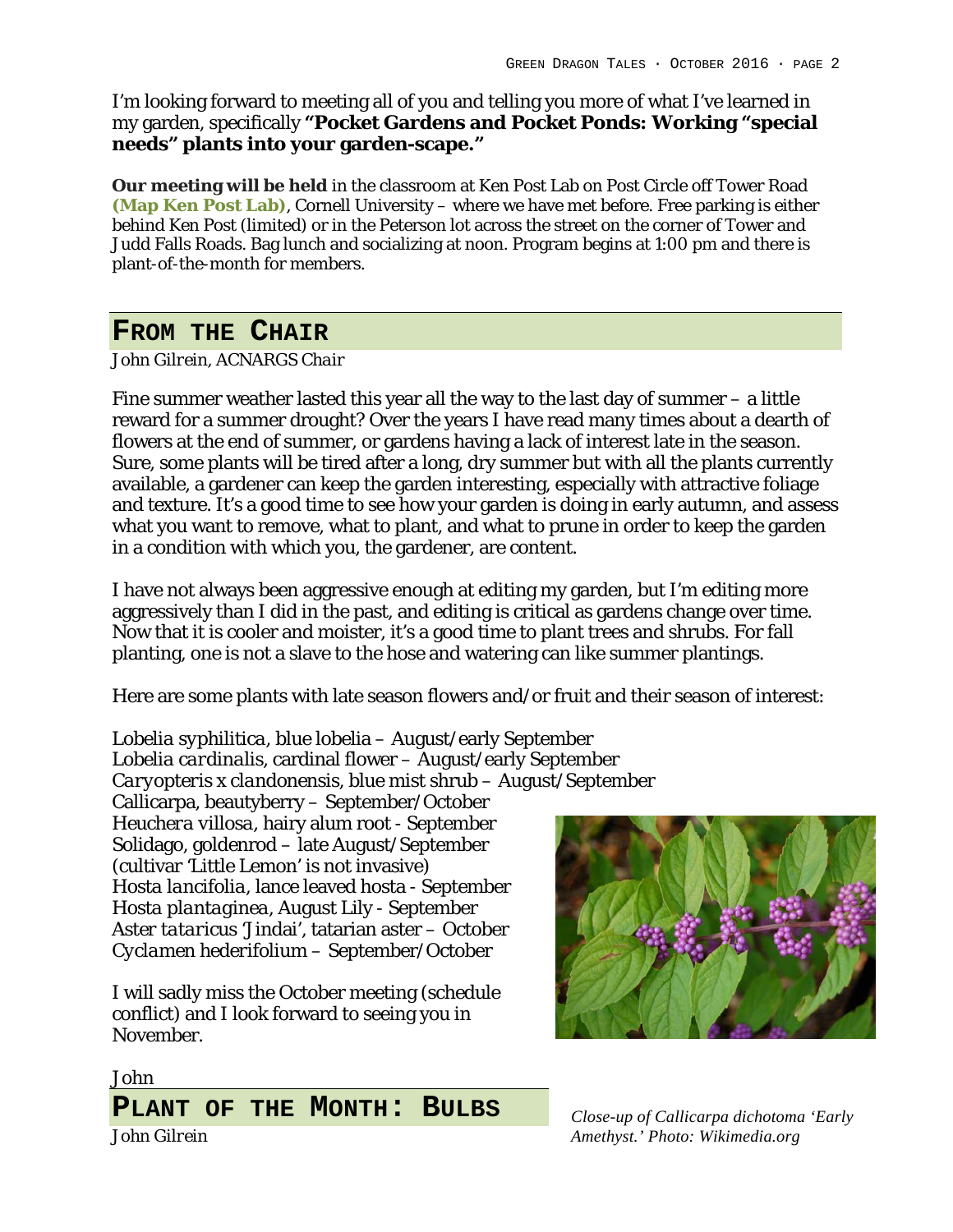For October 2016, we will have two Plants of the Month, *Ipheion uniflorum* and cultivars of *Iris reticulata and Iris histrioides*. We'll skip POM for November (with apologies for everyone who likes planting bulbs in cold, drizzly November weather!).

Our first selection, *Ipheion uniflorum* 'Wisley Blue,' has blue violet star-shaped flowers. *I. uniflorum* blooms in April/May, is 3 to 6 inches high, and foliage has an odor of onion or garlic when crushed, so it's deer resistant. Plant these 4 inches apart and 4 inches deep in full sun to part shade. It's hardy to Zone 5 (some sources reference it being less hardy, but I have had mine for years, so I believe the Zone 5 rating is reliable). We'll have these for sale in lots of a dozen. Our supplier is Van Engelen.

The second POM for October will be rock garden Irises (*I. reticulata and I. histrioides*) but they can be grown in the open garden as well. These Irises grow 4 to 6 inches high, and should be planted 4 to 5 inches apart and 4 inches deep in full to partial sun. Once the flowers have passed the foliage continues to grow to a height of 10 inches or more.

*Iris histrioides* 'Major' is blue with yellow markings on the falls. *I. reticulata* 'Sea Breeze' is white with blue and yellow markings. *I. reticulata* 'Velvet Smile' is blue violet with white and yellow markings on the falls. *I. reticulata* 'Armenian Form' is purple. These Irises are hardy to Zone 5 and bloom in late winter to early spring. Irises 'Sea Breeze' and 'Velvet Smile' are recent Alan McMurtrie hybrids (he was a speaker at one of our meetings several years ago). The irises will be sold in very small lots of a few bulbs because recently developed cultivars are pricey. (For photos, see the September Green Dragon newsletter)

### **NEWS FROM NATIONAL: INTRODUCING NARGS TOURS**

*Carol Eicher, newsletter editor*

Hot off the press! NARGS has announced two members-only "Plantsman's Tours" The destination of the first is the Big Horn Mountains of Wyoming led by a member of Denver Botanic Gardens; the second, the Italian Dolomites June 28-July 17 via Venice International Airport, is a private tour led by Naturetrek. Information about both of these fabulous trips can be found in the NARGS *Fall Quarterly*. This is so news-breaking there is not, as of this writing, any information on the NARGS.org website yet. The trips seem perfectly timed for the ambitious traveler to do both! Are you going?

# **AN INVITATION TO THE TRI-STATE METRO MEETING**

### *Steve Whitesell*

You are all welcome to hear Eleftherios Dariotis (Liberto Dario) speak on two topics: Mount Olympus and The Botanical Paradise of Greece at New York Botanical Garden (Ross Hall, Moshulu Drive entrance) on Sunday, October 16th. He is the speaker for the Tri-State meeting of Metro NY NARGS chapters (Manhattan, Hudson Valley, Connecticut, Long Island, Berkshire and Watnong) on a coast-to-coast whirlwind tour. The Tri-State meeting is a fun, annual event with a plant and book sale, a raffle, with free admission and parking to NYBG rock garden including the rock garden. There is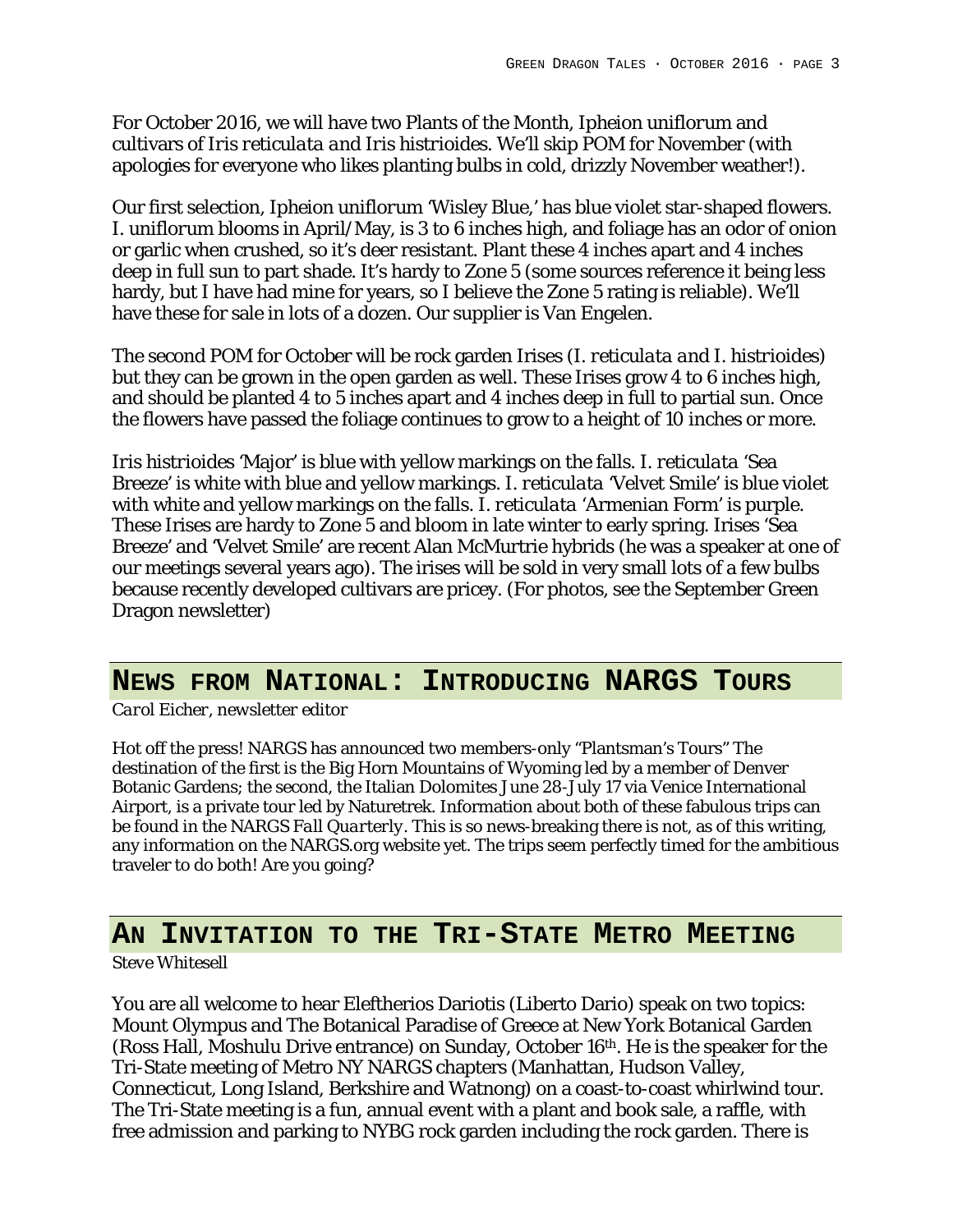more info on the NARGS website. The event starts around 10:30 that morning and runs to 2:30-3. If anyone from ACNARGS would like to come, please email me, Steve Whitesell (elysium214@aol.com**),** so I can put you on the list for free admission and parking. Hope to see you there, though I know it's a long trip.

*Editor's Note: Steve coordinates the NARGS book reviews and has recently moved upstate. He now considers ACNARGS and the Berkshire Chapters as his "home" rock garden chapters.*

# **PLANT PROFILE: CAMPANULAS**

*Pat Tucker, reprinted by permission from the Journal of the Ontario Rock Garden and Hardy Plant Society, May 1988 issue*

After the initial burst of bloom, flowering wanes in the rock garden and the blues set in. The blues are fortunately reinforced by the genus Campanula, which literally clothes the garden in shades of blue from July to August.

The genus name derived from the Latin *campana* or "little bell" aptly describes the typical flower shape, although a few produce star-like blooms. Of European, Asian or North American origin, many are excellent rock garden plants that are easy to grow from seed.

Two major groups are recognized; one the creeping type is ideally suited to the rockery, the other produces clump-like growth and contains many species and cultivars that may be grown in the perennial border.



*Campanula cochlearifolia* from the mountains of Europe, belongs to the former group, possessing threadlike underground roots that creep into new locations yearly. It displays tiny blue bells on 7.5 cm stems above shiny green leaves. A white cultivar, *C. cochlearifolia var. alba* is available.

*C. elatines garganica* is a vigorous creeper that roots and anchors on or under rocks as it creeps into crevices. Basal leaves are round and crenate or toothed, topped by well-proportioned sprays of starlike flowers in mid-July.

*C. poscharskyana* from Calmatia is considered to be a

c. to *meat froulatines*, however, it is more rampant in its creeping habit, consequently it

would be a good ground cover in sunny welldrained locations. Starry lavender flowers are exhibited above coarsely-toothed leaves.

Of the clump-forming group *C. aucheri* is a dwarf type, well-suited to the rock garden. Easy to grow from seed, it flowers prolifically in July, showing

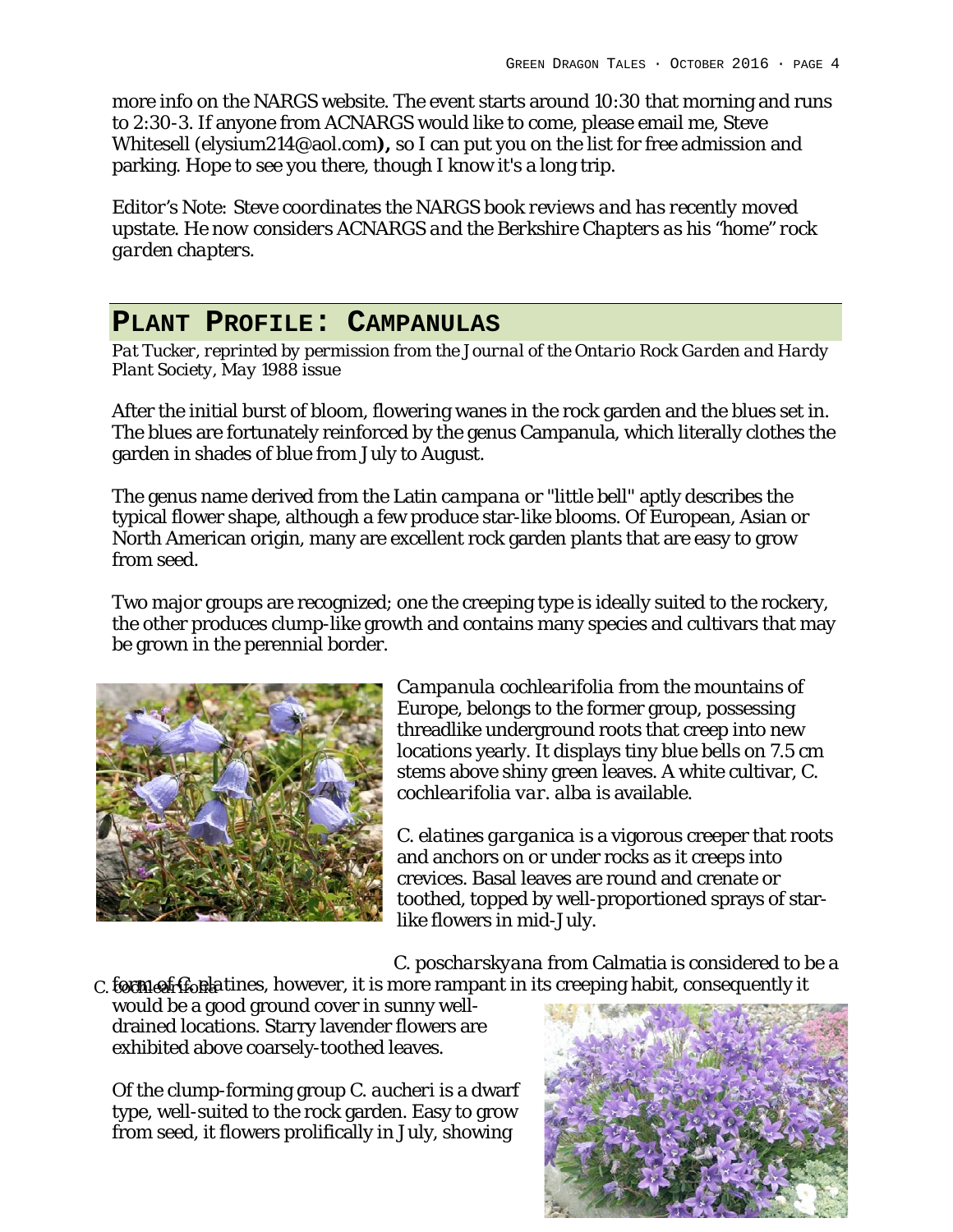white centered, pale-blue, upturned blooms 10-15 cm above narrow green leaves.

Birch-like leaves adorn the clump-forming *C. betulifolia*, hence the species name. One of my favourites, its bright green crenate foliage covers the soil surface topped by relatively large white bells that droop over rocks giving the impression that it is one of the creeping types.

Campanula collina, an erect type, exhibits purple outward facing bells on 30 cm stems above a basal rosette of coarse foliage. A somewhat similar type, *C. sarmatica* possesses paler blue flowers on 30 to 60 cm stems. This latter bellflower with its greyish-green basal leaves is best suited to the perennial border. *C. aucheri*

A circumpolar plant of the northern hemisphere, *C. rotundifolia*, the common harebell, grows naturally in rock crevices on the shores of the Great Lakes. Thus it makes an attractive crevice plant displaying nodding blue bells swaying 30 cm over linear green foliage.

Finally, *C. macrorhiza*, a bellflower that extends the season of bloom into October, is a sturdy plant that slowly spreads by rhizomes. The linear leaves are topped by sprays of true blue blooms, a welcome



addition to the rock garden when flowers are relatively scarce.



*C. rotundifolia. Photo by Diana Poke. <i>Alic domain* 

# **UPCOMING 2016 ACNARGS PROGRAMS**

*Mark your calendars! Unless otherwise specified, all local events start with a brown bag lunch at noon with the program following at 1 pm, and take place at the renovated Whetzel Room, 404 Plant Science C. macrorhiza panoramo Building, Cornell University, Ithaca, NY.*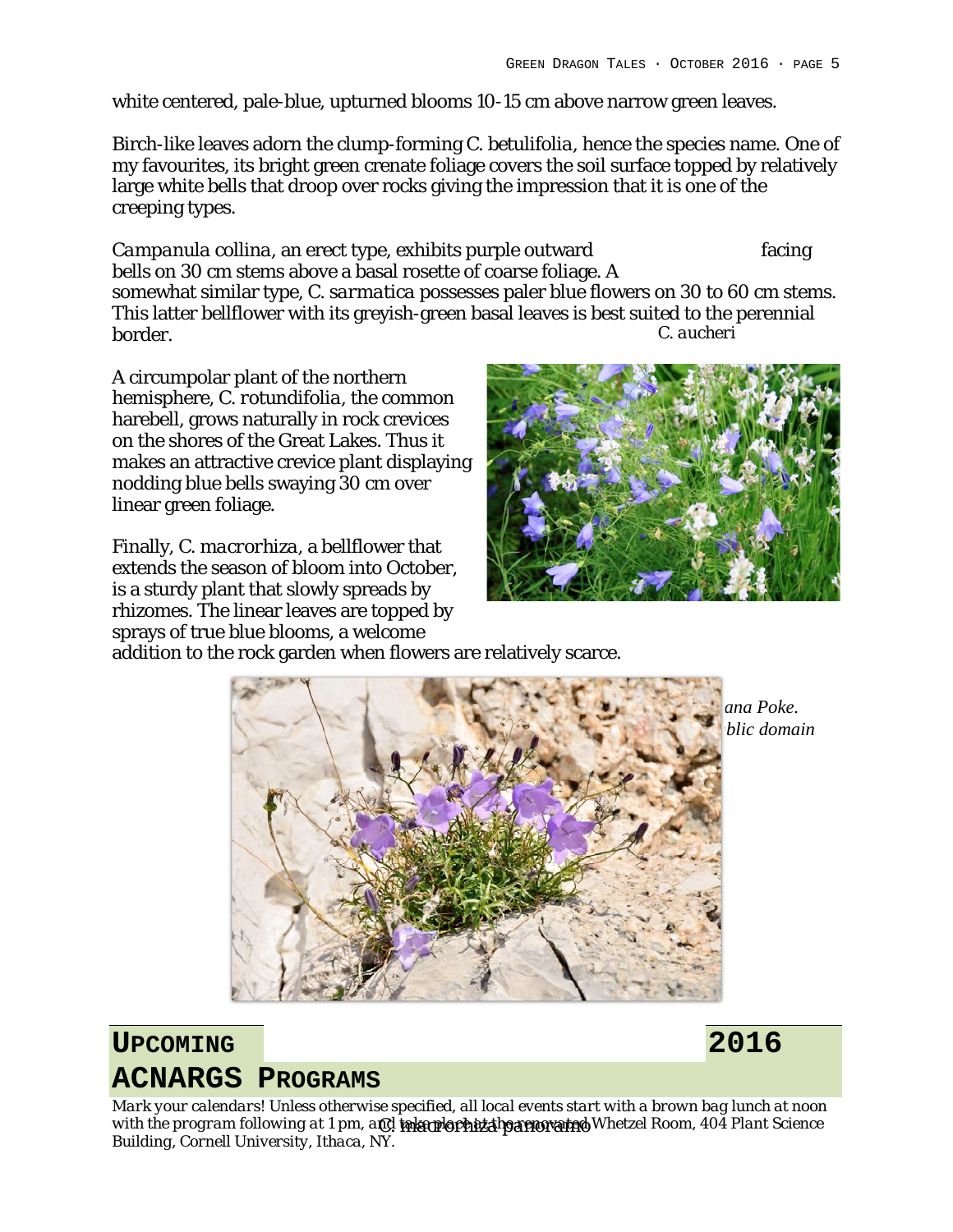**Oct.15:** Jill M. Nicolaus, critterologist, author, and writer-contributor to Dave's Garden website. *Pocket Gardens and Pocket Ponds.* **Note meeting will be held at Ken Post Lab Classroom.**

**Nov.12:** Elizabeth Lawson, Primroses. Also annual meeting with dish-to-pass luncheon starting at noon.

As we learn more details of our meetings they will be included in future newsletters, our blog, **acnargs.blogspot.com**, and our Facebook page, **http://www.facebook.com/acnargs**. Programs for 2017 are shaping up nicely and promise to deliver another exciting, informative year of speakers.

### **CALENDAR OF SELECT GARDEN EVENTS**

*To have a garden event in your area listed send all pertinent information to Carol Eichler at carolithaca@gmail.com*

**Oct. 17:** Spring Bulbs. 6:30-8:30pm, CCE Tompkins. \$5-\$10 sliding scale. Preregistration required

**Oct. 19:** Introduction to Home Cidermaking. 6:30-8:30pm, CCE Tompkins. \$5-\$10 sliding scale. Pre-registration required

**Oct. 19:** Jesse Hoffman presents Albany Pine Bush. 7pm, Unitarian Church annex (corner of Buffalo & Aurora Sts)

**Oct. 26:** Simran Sethi presents Bread, Wine, Chocolate: Saving and Savoring Our Favorite Endangered Foods. Cornell Plantations Lecture Series, 7:30pm Statler Auditorium, Cornell campus

**Oct. 27:** Getting your Landscape Ready for Winter. 6:30-8:30pm, CCE Tompkins. \$5- \$10 sliding scale. Pre-registration required

**Nov. 2:** Rainwater Harvesting. 6:30-8:30pm, CCE Tompkins. \$5-\$10 sliding scale. Preregistration required

**Nov. 2:** Doug Tallamy presents It's for the Birds. Cornell Plantations Lecture Series, 7:30pm Statler Auditorium, Cornell campus

**Nov. 7:** Deer Resistant Ornamental Plants for your Garden, 6:30-8:30pm, CCE Tompkins. \$5-\$10 sliding scale. Pre-registration required

**Nov. 7-19:** 5th Annual Leaf Swap & Compost Giveaway. 10am – 1pm each day, CCE Tompkins. Bring leaves (CLEAN, no branches or other yard waste) or take leaves. Also free screened compost (up to 5 gal. in your own container)

**Nov. 16:** Tim Tolen presents Native Green Roof at SUNY ESF building. 7pm, Unitarian Church annex (corner of Buffalo & Aurora Sts.)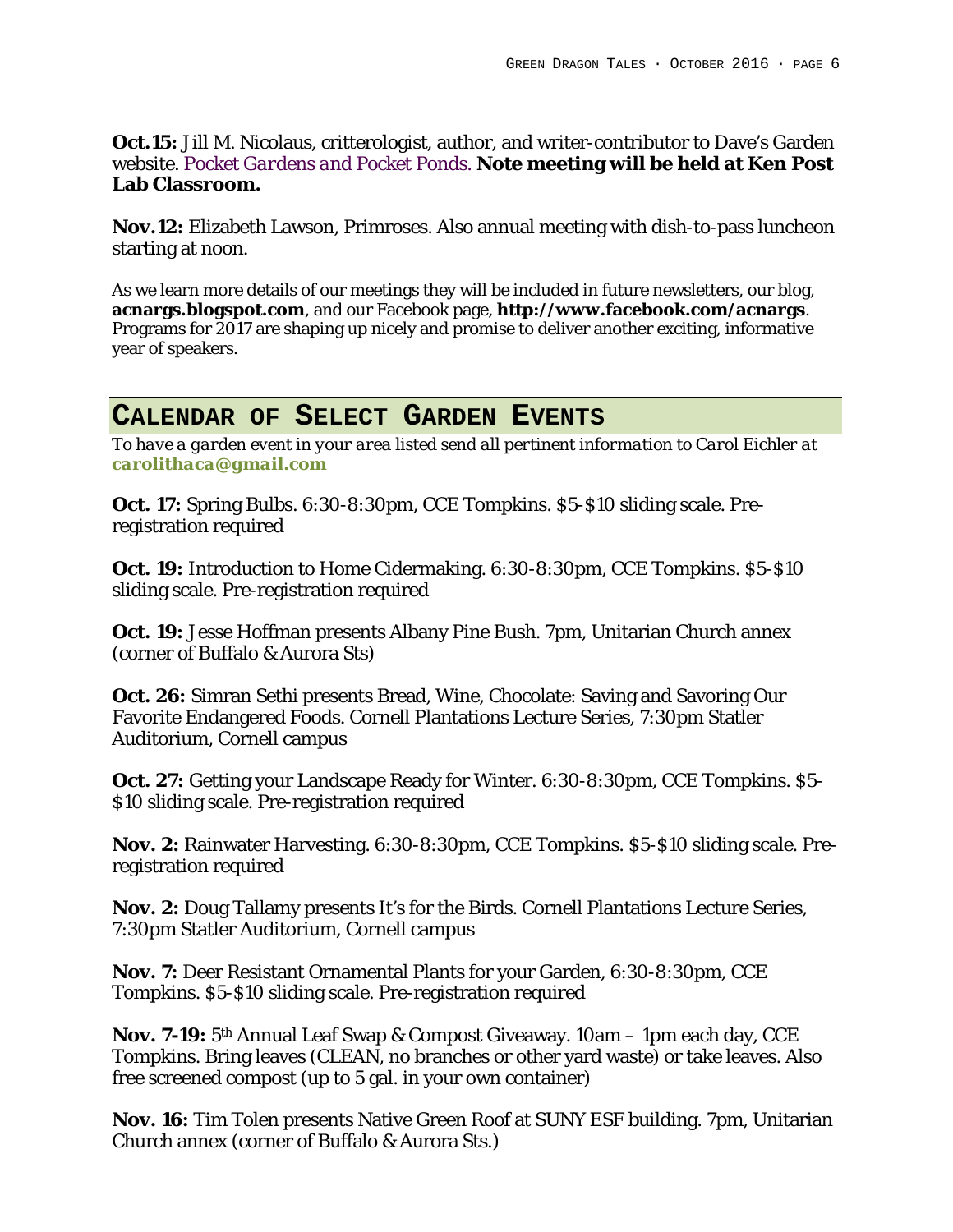**March 14-15, 2017:** Trip to Philadelphia Flower Show and Longwood Gardens. Fee. Coming soon, promotion by Swarthout & Ferris Bus Company requiring sign-up and payment.

**May 10-15, 2017:** 3rd Czech International Rock Garden conference, Prague, Czech Republic; info at **Czech Rock Garden Conference on Facebook**.

## **ABOUT US - ACNARGS**

We are an all-volunteer organization and one of thirty-eight NARGS affiliated chapters active in North America. Our annual Chapter activities include 6 program-speaker meetings, the Green Dragon newsletter, web and Facebook pages, garden visits, overnight garden trips, hands-on workshops, and 3 plant sales a year. Our meetings are informal, friendly gatherings that provide a wealth of information and offer a source for unusual plants, plus the opportunity to be inspired by other gardeners. The public is always welcome.

Chapter membership starts at \$10 a year based on the calendar year. Membership includes these benefits: newsletter sent to you electronically (or option by mail for an extra fee), opportunity to travel on our planned overnight garden trips, and plant sale discounts and member only sales, including Plant-of-the-Month sales. Download a membership form here: **http://www.acnargs.org/join.pdf**).

# **ABOUT NARGS NATIONAL**

NARGS National is our parent organization: We encourage you to join (online at **www.nargs.org**) for only \$40 a year. Benefits include a seed exchange, a quarterly publication, and an on-line web site featuring an archive of past publications, a chat forum and a horticultural encyclopedia. NARGS National also conducts winter study weekends and holds its Annual Meeting in interesting places where attendees have the opportunity to visit gardens, and take field trips, often to alpine areas, as well as hear talks by outstanding plants people from around the world.

What can the Chapters do for National? Would local chapters exist without National? How do the Chapters benefit from National? Why do so few Chapter members become NARGS members? What would make National more appealing for Chapter members to join? How can National better support its Chapters?

## **RESPONSIBLE PEOPLE/2016 BOARD MEMBERS**

*If you want to volunteer, we'd love to hear from you!*

Chair: John Gilrein, **basecamp@alum.syracuse.edu** Program: Nari Mistry, **nbm2@cornell.edu**. **Seeking a new Chair for 2017. Help!** Program Committee Members: **Could this be you?** Secretary: Mary Stauble, **mes2@cornell.edu** Treasurer: BZ Marranca, **mmm10@cornell.edu** Plant Sales Chair: David Mitchell, **dwm23@cornell.edu. Seeking a Co-Chair for 2017 to work alongside David…Why not you?** Plant Sales Committee Members: Michael Loos, BZ Marranca, Carol Eichler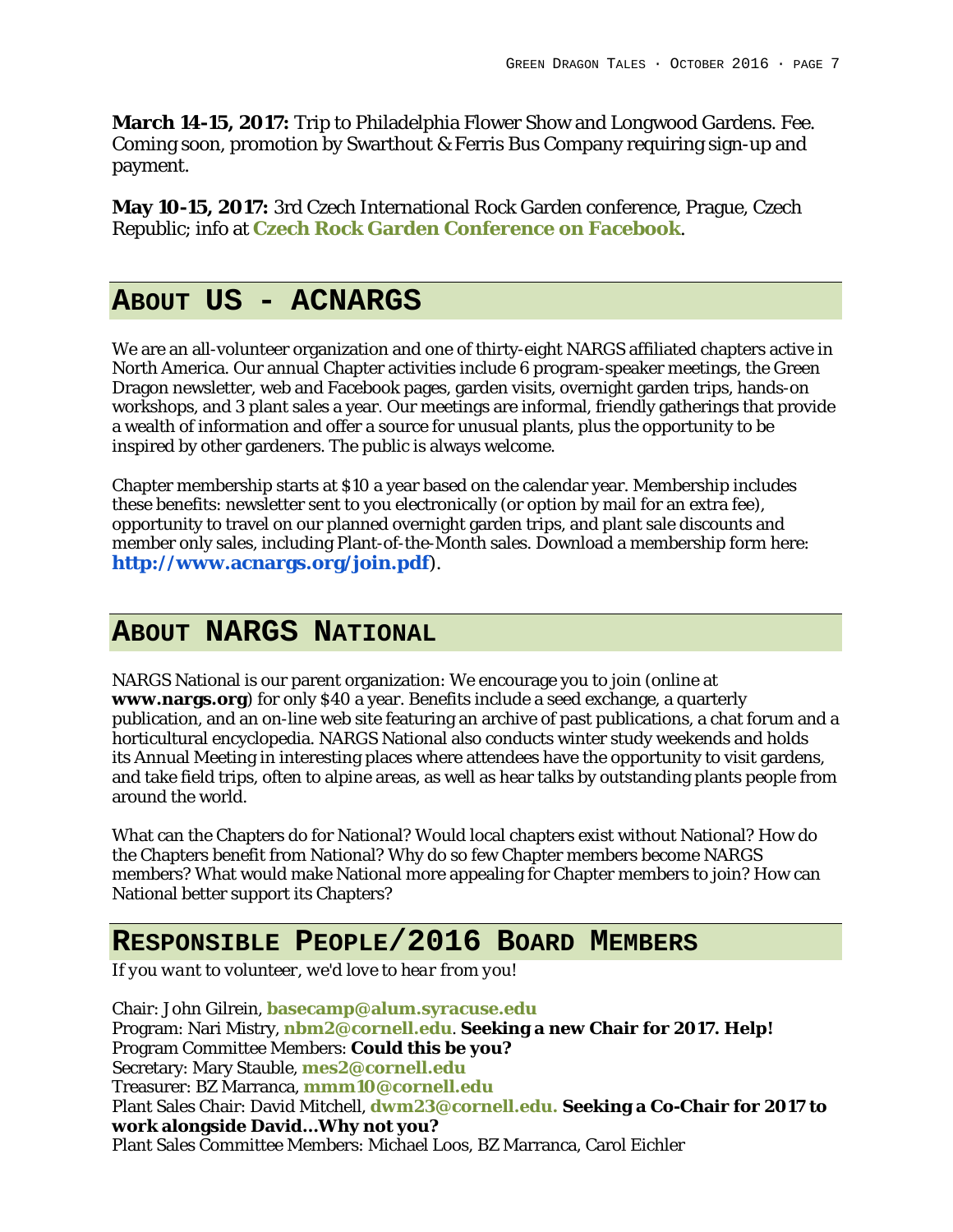Plant of the Month: John Gilrein, **basecamp@alum.syracuse.edu** Membership: Mary Stauble, **mes2@cornell.edu** New Member Hospitality: Terry Humphries, **terryehumphries@gmail.com** Newsletter Editor: Carol Eichler **carolithaca@gmail.com** Newsletter Assistant: Pat Curran, **pc21@cornell.edu** Webmaster, Program Tech: Craig Cramer, **cdcramer@gmail.com**

**GREEN DRAGON TALES**

Published eight times a year (Jan/Feb., March, April, May/June, July/Aug., Sept., Oct. Nov./Dec.). Submit articles by the fourth Friday of the month preceding publication to Carol Eichler, **carolithaca@gmail.com**. Note: The next issue of *The Green Dragon* will be our November 2016 issue. The newsletter is always posted and printable each month on our website: **www.acnargs.org**

**PHOTOS OF THE MONTH: TERRY HUMPHRIES' ROCK GARDEN IN SEPTEMBER** (NEXT PAGE)